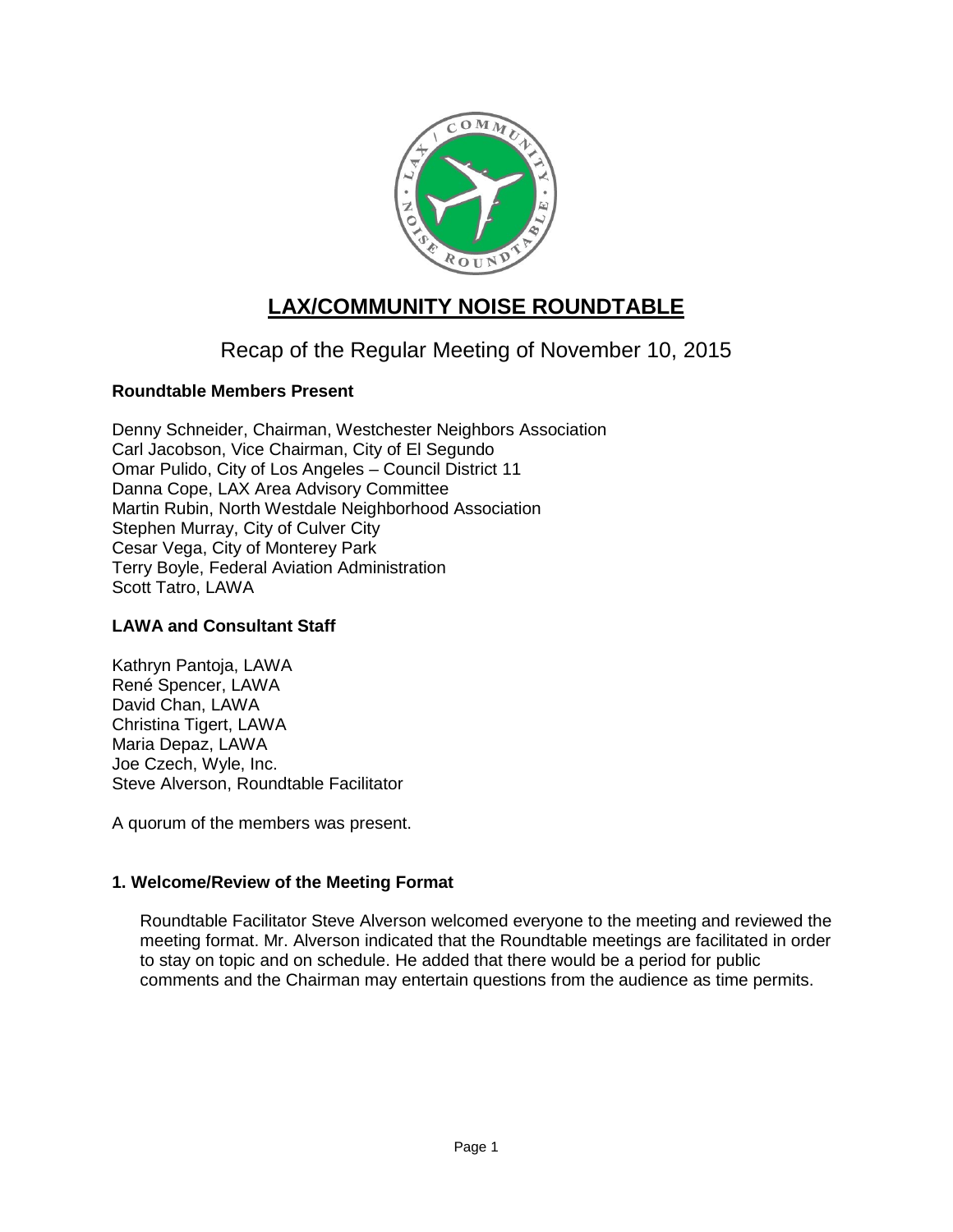## **2. Call to order**

Roundtable Chairman Denny Schneider called the meeting to order at 7:01 pm PST in the Samuel Greenberg Boardroom at LAX.

## **3. 15th Anniversary Celebration**

LAWA staff member David Chan noted that this year marked the Roundtable's 15<sup>th</sup> Anniversary and reviewed some of the Roundtable's recent progress in reducing aircraft noise. To celebrate the occasion, he said LAWA provided light appetizers, refreshments, and a cake with the Roundtable logo for the Roundtable members and the public to enjoy. He also distributed tote bags with the Roundtable logo to the members as a memento of the occasion. During the short break for refreshments, historical photos of past Roundtable meetings and noise abatement programs were shown on the screen.

## **4. Comments from the Public**

Chairman Schneider asked if there were any members of the public wishing to offer a comment. A resident of Mar Vista explained that since the day after Columbus Day, his neighborhood has experienced overflights by large aircraft arriving from the northwest. He said that the aircraft have been lower and louder than in the past and believes it may be the implementation of a new approach procedure.

A resident of Pacific Palisades expressed similar concerns regarding frequent low and loud aircraft since the Columbus Day weekend. She said that LAWA staff had said the increase in noise may have been caused by the humidity. She added that FAA representative Rob Henry said that it was not related to the Metroplex.

FAA representative Terry Boyle said that Metroplex has not begun yet and the staff at the Southern California TRACON (SCT) controls the air traffic over that area. The Roundtable asked Mr. Boyle to contact SCT staff to ask them to attend the January 13, 2016 Roundtable meeting to explain whether there has been a change in air traffic procedures over Mar Vista and Pacific Palisades.

## **5. Selection of One Roundtable Member to Attend UC Davis Aviation Noise**

Chairman Denny Schneider indicated that he understands the UC Davis Noise Symposium attendance is rotated between the LAX Roundtable and the LAX Area Advisory Committee for one member to attend the event each year. Since it is the Roundtable's turn to send a representative to the Symposium, he noted members Stephen Murray and Petra Schneider had expressed interest in attending and asked whether LAWA can cover the expenses for two members to attend the event. LAWA representatives indicated that the current LAWA policy would only cover one member but will look into the possibility of covering the expenses for two. After a short discussion, the Roundtable decided to send member Murray to the Symposium and designate member Schneider as an alternate.

Note: Member Petra Schneider subsequently notified LAWA that she will no longer be able to participate in the Roundtable as the City of Rancho Palos Verdes representative. As such, LAWA is proceeding to send only one member, Stephen Murray, to the Symposium.

## **6. Presentation on "The Pros and Cons of CNEL"**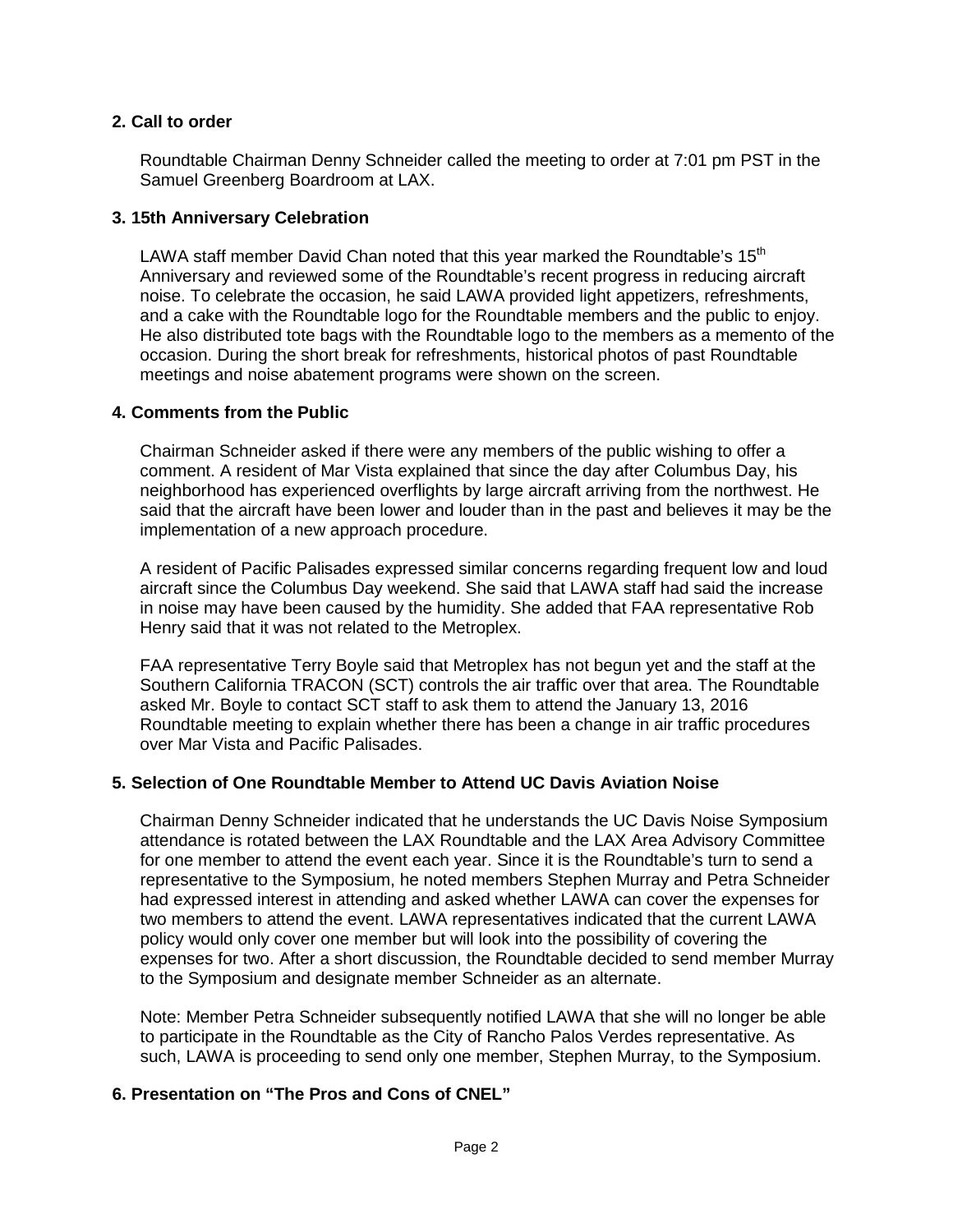Mr. Joe Czech of Wyle, Inc. gave a presentation on the Pros and Cons of the Community Noise Equivalent Level (CNEL) metric. He said that CNEL is used only in California and the Day-Night Average Sound Level (DNL) is used in the 49 other states. He explained that on the con side, CNEL is not a metric you can hear, the math is complicated, and it is based on the average daily operations, runway use, and flight track utilization. On the pro side, he said CNEL accounts for the way we hear by using the A-weighting network, is based on individual noise events, accounts for the time of day that the events occur, accounts for the number of events, and is a cumulative 24-hour metric. He provided two different examples of varying hourly noise levels and the resulting CNEL values. He concluded his presentation by stating that CNEL does a good job at quantifying aircraft noise, but additional research is needed in the area of both noise metrics and appropriate threshold levels.

The complete Pros and Cons of CNEL presentation can be found on the Roundtable webpage at [http://www.lawa.org/LAXNoiseRoundTable.aspx.](http://www.lawa.org/LAXNoiseRoundTable.aspx)

## **7. Work Program A12 - Status Update on A320 Outreach Efforts**

Mr. Alverson provided an update on LAWA's outreach efforts regarding the A320 vortex generator. The vortex generator is a small metal device placed underneath the aircraft wings to deflect air flow and reduce the approach noise by 2 to 6 dB. Lufthansa and Air France have started retrofitting their existing A320 series aircraft operating in Europe. Statistics show that there were 937 A320 family aircraft in the U.S. airline fleet in 2014 and approximately 17 percent of all arrivals at LAX are comprised of A320 aircraft.

LAWA is collecting more information about the vortex generator prior to approaching the airlines to encourage them to install this device on their aircraft. LAWA has reached out to the Chicago O'Hare Noise Compatibility Commission regarding their efforts to encourage airlines to install the A320 vortex generator and discussed the cost of installing vortex generators with Airbus, Lufthansa, and the SFO Noise Management Office. In addition, LAWA is researching several A320 vortex generator retrofit implementation strategies including obtaining Congressional funding support, offering reduced landing fees to airlines undertaking a vortex generator retrofit, partnering with an airline willing to serve in a champion role, and partnering with another airport and focusing on one or two carriers that may be willing to undertake a retrofit program. LAWA will provide additional information regarding its progress to the Roundtable during a future briefing.

The complete Status Update on A320 Outreach Efforts presentation can be found on the Roundtable webpage at [http://www.lawa.org/LAXNoiseRoundTable.aspx.](http://www.lawa.org/LAXNoiseRoundTable.aspx)

## **8. LAX Noise Complaints**

LAWA staff member Maria Depaz described the process LAWA uses to collect and analyze aircraft noise complaints. She explained that 80 percent of all noise complaints are received through the WebTrak system and the remaining 20 percent through the LAX and City of El Segundo noise complaint phone lines. LAWA's Noise Management staff investigates the first five complaints of every caller each month and provides written responses when requested to do so. Prior to conducting complaint investigations, staff reviews and cleans up the data in the Airport Noise and Operations Management System (ANOMS). LAWA staff then uses a variety of tools available in ANOMS such as pilot/controller communications recordings and flight track replay to investigate complaints and develop findings. The flight track data in ANOMS has some limitations including a lack of identification for some general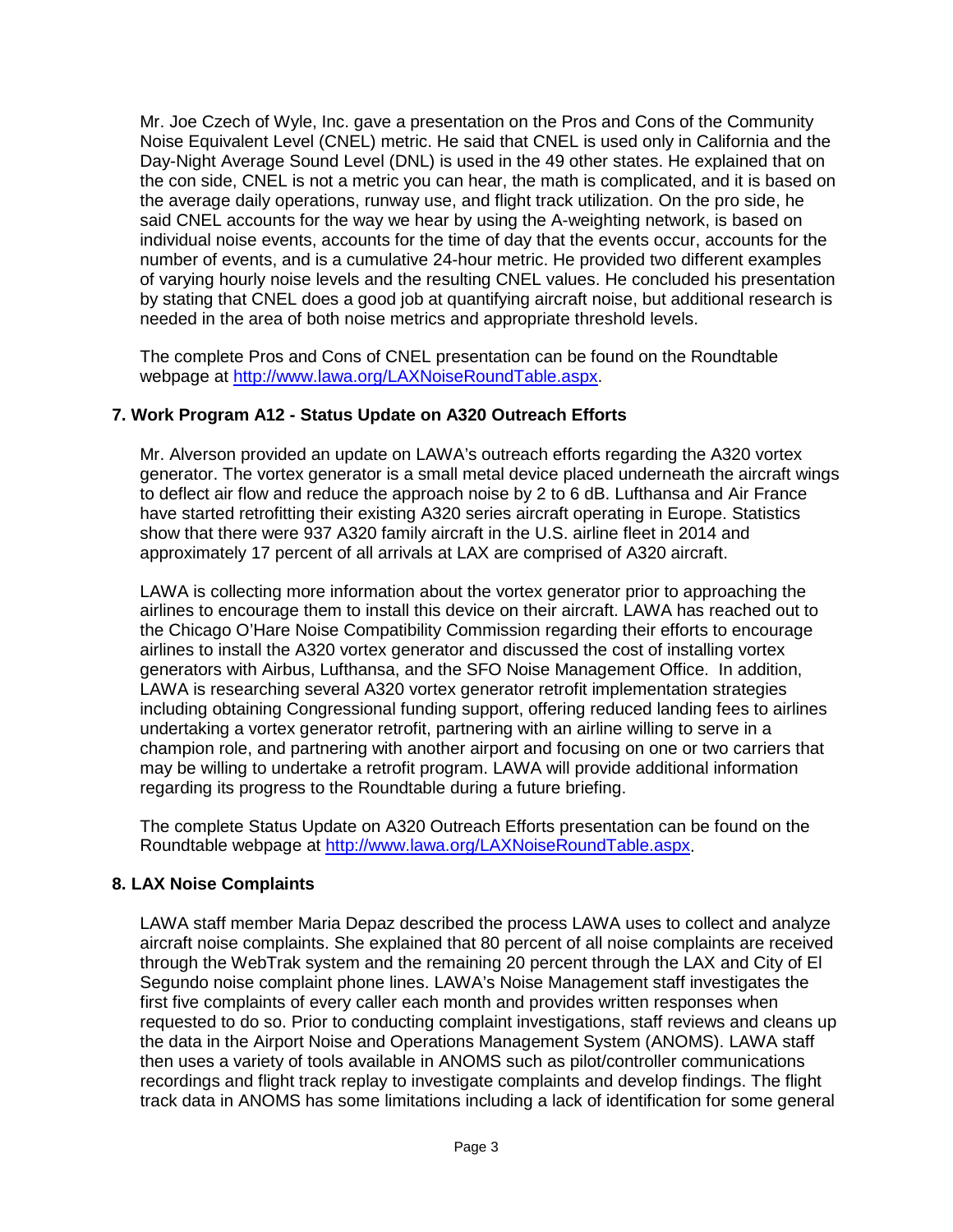aviation aircraft and military operations. Information on certain private aircraft is also not available since some aircraft owners have requested FAA to block their identification information.

Monthly noise complaint statistics for January through September 2015 show an increase during the summer months when windows are open due to the hot weather conditions. One third of all complaints come from Monterey Park with one individual accounting for 99 percent of those complaints. In terms of type of disturbance reported, "loud noise" accounts for 51 percent of the complaints, while "overflight" accounts for 23 percent of the complaints. Ms. Depaz concluded her presentation by showing a map depicting the distribution of complaints throughout the Los Angeles Basin.

A member asked how complaints regarding air quality are handled. Ms. Depaz said the complainants are referred to the South Coast Air Quality Management District. A member commented that it would be interesting to see a "heat map" indicating where complaints occur. Another member noted that not everyone chooses to complain even though they are annoyed by the aircraft noise levels.

The complete LAX Noise Complaints presentation can be found on the Roundtable webpage at [http://www.lawa.org/LAXNoiseRoundTable.aspx.](http://www.lawa.org/LAXNoiseRoundTable.aspx)

## **9. Statistical Update on Aircraft Operations**

LAWA staff member David Chan presented the statistical update for Work Program Items A9 and A10. The following is a summary of Mr. Chan's presentation.

## **Work Program Item A9: Departures on Runway 25L**

**Description: Aircraft departing from Runway 25L create noise disturbances to the communities south of LAX, especially during nighttime hours.**

Recent annual statistics show that most of the departures on the south complex at LAX occurred on the inboard runway (25R). Statistics for the most recent 13-month period include an uptick in outboard runway 25L departures in April 2015 due to temporary closures of Runway 25R. Runway closures limit the availability of runways at LAX for aircraft operations. In most cases, when the inboard runway 25R is closed, aircraft will have to use the outboard runway 25L for departure and vice versa.

Aircraft Design Group VI aircraft such as the A380 and the B747-8 are not able to depart on Runway 25R at LAX due to limited spacing between Runway 25R and Taxiway B. These large aircraft can depart only on either 25L on the south complex or 24L on the north complex. During the night from 12 am to 6:30 am for September 2015, there were some departures occurring on Runway 25L even though no closure activity existed on Runway 25R. These departures were the ADG VI aircraft.

During the day, there is more traffic and it is more challenging for the FAA to assign aircraft for departure on the inboard runway, especially general aviation and cargo aircraft, which would need to cross two active runways since their facilities are located on the south side of the airport. Despite this challenge, the FAA managed to assign more general aviation and cargo aircraft departures on runway 25R than on Runway 25L.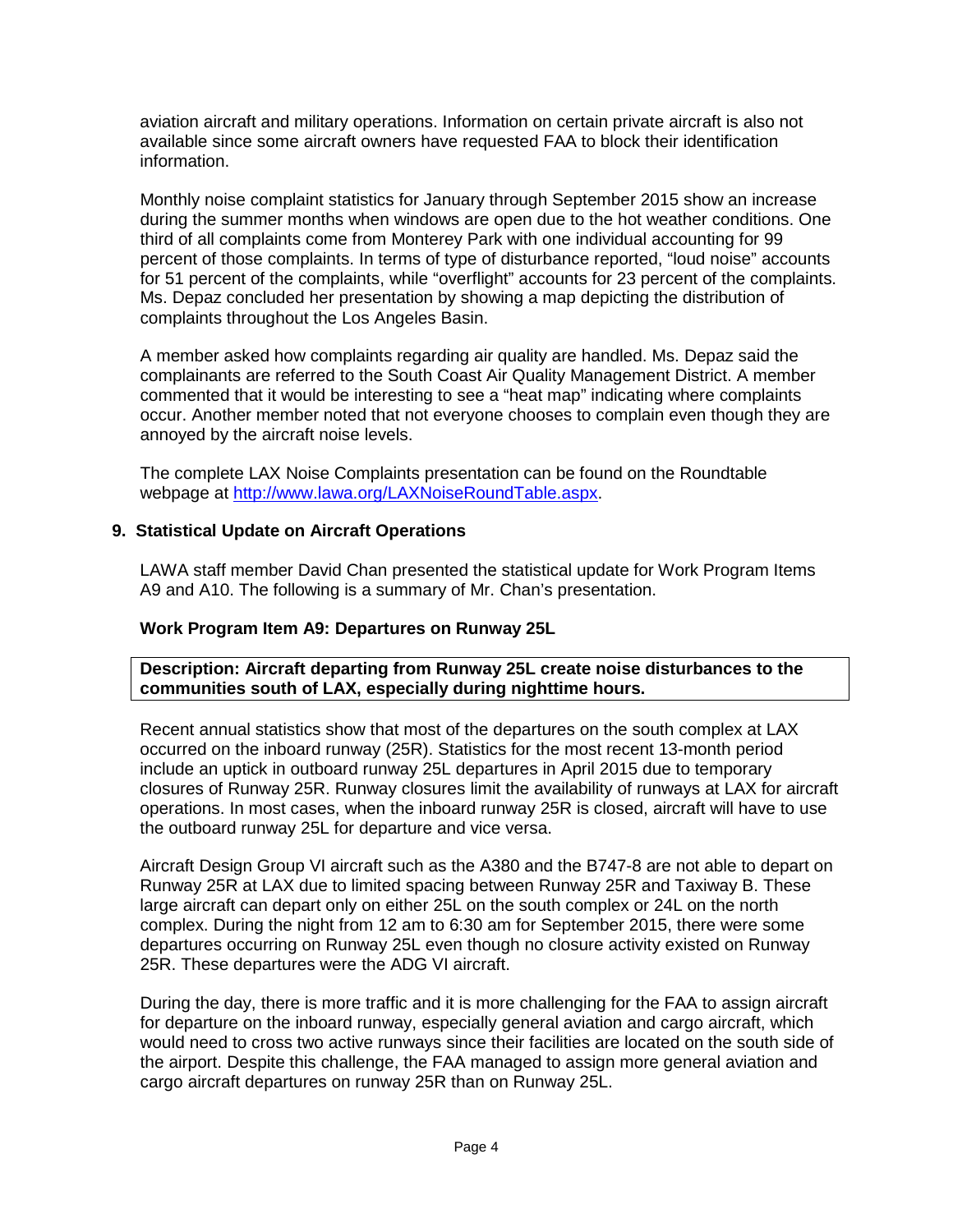FedEx, which has the most cargo operations at LAX, made a commitment to ask its pilots to request Runway 25R for departures. Statistics show a gradual decrease of Fed Ex departures on Runway 25L with a gradual increase of departures on 25R.

## **Work Program Item A10: Turboprop Community Overflights**

**Description: Turboprop aircraft departing to the west/southwest with destinations to the east overfly the Palos Verdes Peninsula and Torrance en route to the Seal Beach VOR.**

Annual statistics comparing southbound turboprop departures to those overflying the Palos Verdes Peninsula have changed very little during the past five years. Since March of 2015 there has been a steady reduction in the number of southbound turboprop departures as SkyWest Airlines is phasing turboprop aircraft out of its fleet at LAX. The majority of the turboprop aircraft are between 7,000 to 9,000 feet over the Peninsula. SkyWest had the most turboprop overflights of the Peninsula, but that number is declining as SkyWest phases out its turboprop aircraft.

The annual jet overflights of the Peninsula from 2010 to 2014 account for a very small percentage of the total southbound jet departures. Most jet aircraft are at or above 13,000 feet when passing over the Peninsula.

Mr. Chan's presentation on the Statistical Update on Aircraft Operations can be found on the Roundtable webpage at [http://www.lawa.org/LAXNoiseRoundTable.aspx.](http://www.lawa.org/LAXNoiseRoundTable.aspx)

#### **10. Aviation Noise News Update**

Mr. Alverson reviewed several recent aviation noise news items for the Roundtable including the following articles:

- A six-month extension of the FAA funding bill, which should prevent any interruptions to AIP grant funding.
- Pratt & Whitney's new PurePower Geared Turbofan engine, which burns less fuel and is quieter than other jet aircraft engines, is scheduled to enter service before the end of 2015.
- A study investigating the relationship between exposure to aircraft noise near three airports in France and mortality from cardiovascular disease, coronary heart disease, and myocardial infarction.
- Proposed congressional legislation that, if passed, would require the U.S. EPA to study and report to Congress about the effectiveness of the FAA's efforts to mitigate the impact of aircraft noise.
- The Santa Clara County Board of Supervisors approved a resolution calling on the FAA to address increased aircraft noise levels attributable to changes in flight paths to San Francisco Bay Area airports related to the Northern California Metroplex.
- Airbus delivered an A350-900 aircraft to Finnair on Wednesday, October 7, 2015 and stated it is on track to deliver fifteen A350-900 aircraft this year.
- The final flight of a US Airways aircraft marking the full integration of US Airways into American Airlines.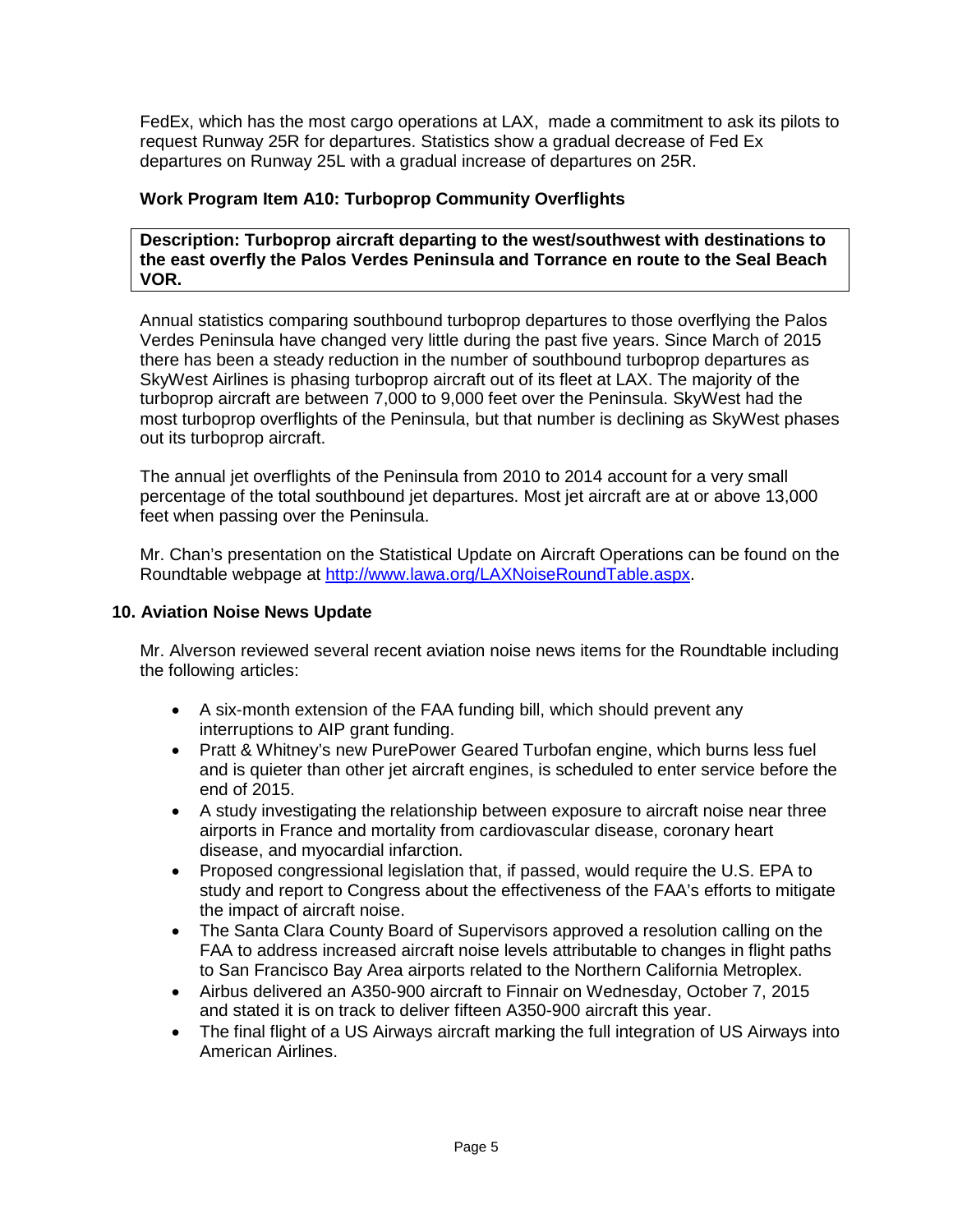The complete Aviation Noise News Update can be found on the Roundtable webpage at [http://www.lawa.org/LAXNoiseRoundTable.aspx.](http://www.lawa.org/LAXNoiseRoundTable.aspx)

## **11. Roundtable Member Discussion**

Member Murray asked if LAWA could use a supplemental metric to help clarify what Culver City residents are hearing. LAWA representative Scott Tatro said that LAWA is required to use CNEL to quantify aircraft noise exposure and has used supplemental metrics in other studies including sleep disturbance in the LAX Part 161 study. Mr. Tatro added that it is not clear what problem the Roundtable is trying to address with such an effort.

A member asked if LAWA has seen an upswing in noise complaints from other communities under the north downwind. Ms. Pantoja said there were no big increases at that time. Mr. Tatro added that given the amount of attention that has been paid to the issue in Culver City, it is not surprising to see noise complaints in Culver City have gone up.

Chairman Schneider requested that LAWA provide an update on the FAA's ongoing noise metric study at a future meeting. Note: The study is referring to FAA's survey of communities around 20 U.S. airports to document public perceptions of aircraft noise and to determine whether to update the FAA's methods for determining exposure to noise.

## **12. Review of Roundtable Action Items**

Mr. Alverson reviewed the following Roundtable actions taken and member requests made during tonight's meeting:

## **Formal Action Items**

The Roundtable approved sending Culver City representative Stephen Murray to the 2016 UC Davis Noise Symposium in Palm Springs and approved designating Rancho Palos Verdes representative Petra Schneider as the alternate if Mr. Murray is unable to attend.

## **Requests from Members**

The Roundtable asked LAWA to investigate if it would be possible to send two Roundtable members to the UC Davis Noise Symposium. *Note: LAWA is proceeding to send only one member, Stephen Murray, to the Symposium since the other member, Petra Schneider, subsequently notified LAWA that she will no longer be able to participate in the Roundtable as the City of Rancho Palos Verdes representative.*

Roundtable members asked FAA Representative Terry Boyle to contact the Southern California TRACON to arrange for a representative to attend the next Roundtable meeting to discuss the LAX north arrival path that affects Pacific Palisades, Santa Monica, and Mar Vista.

Chairman Schneider requested that LAWA provide an update on the FAA's ongoing noise metric study at a future meeting. Note: The study is referring to FAA's survey of communities around 20 U.S. airports to document public perceptions of aircraft noise and to determine whether to update the FAA's methods for determining exposure to noise.

## **13. Adjournment**